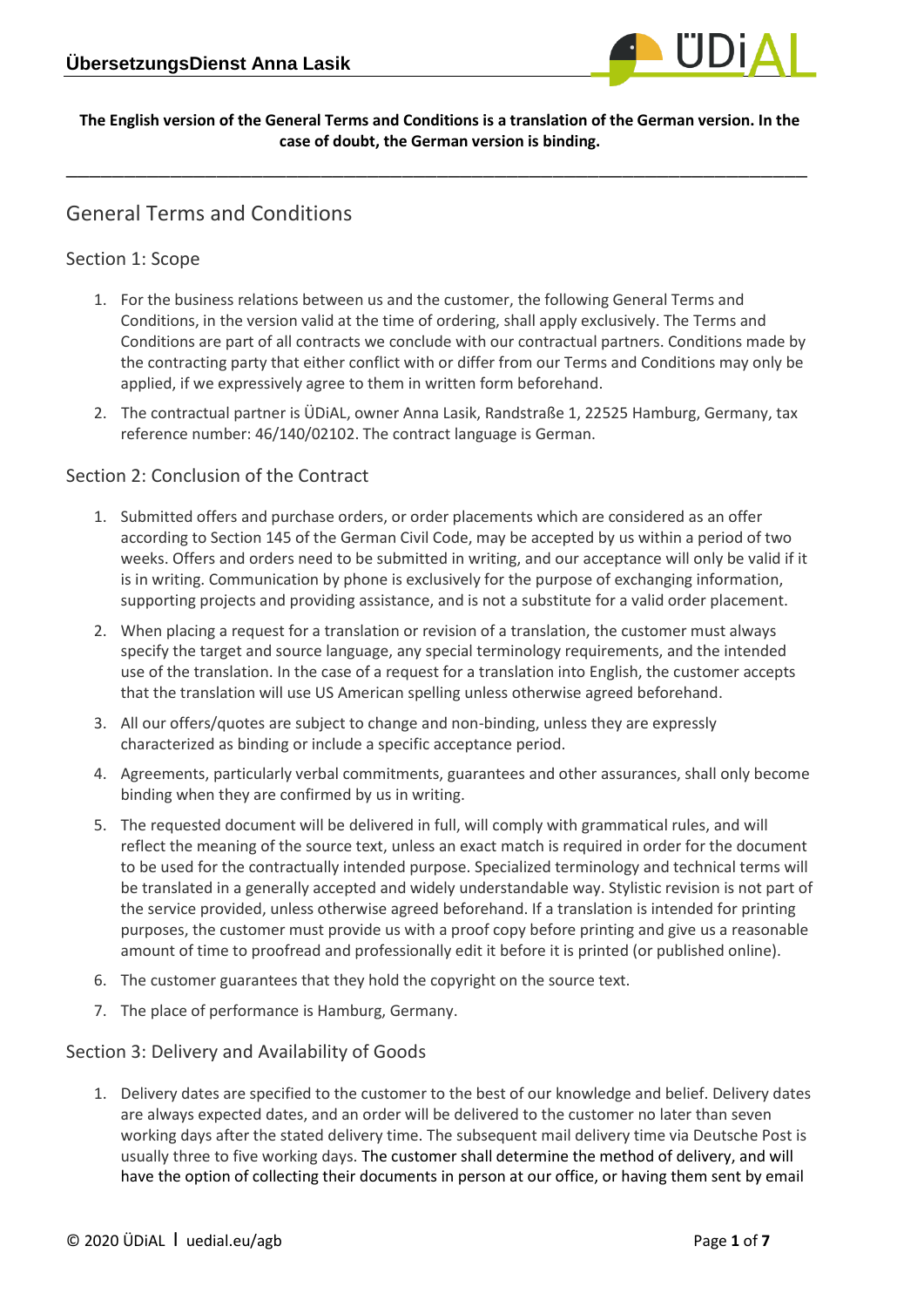

or post. A delivery is considered to have been made once the processed order has been dispatched to the customer. The customer must notify us immediately upon receipt either by email or by post.

- 2. If no employees are available at the time of the customer's order, we will inform the customer of this in a declaration separate from the confirmation of receipt, which does not constitute a declaration of acceptance. If we are not able to deliver the requested product (translation/proofreading request), we reserve the right to turn down the order. In this case, no contract will be concluded.
- 3. If the product specified by the customer in the order is only temporarily unavailable, we will also inform the customer of this immediately. In the event of a delivery delay of more than two weeks, both parties have the right to withdraw from the contract. In this case, any payments made by the customer prior to delivery will be reimbursed immediately.
- 4. In the case of any force majeure event, we reserve the right to postpone delivery for the duration of the impediment and a reasonable start-up period, and to withdraw from the contract in full or in part without the contractual partner being able to assert any rights. Force majeure events are any circumstances that make delivery significantly more difficult or impossible: in particular illness, fire, traffic closures, disruptions to business operations or to transport, network or server malfunctions, any other line or transmission disruptions, other impediments for which we are not responsible, and political implications of any kind, regardless of whether they affect us or our sub-suppliers. This also applies if, for good cause, we are forced to completely or partially shut down our operations and particularly our online service for a certain period of time.

## Section 4: Prices and Payment

- 1. Prices for general and specialized translations are calculated per line, and for certified translations per page. A standard page has on average 1,500 characters including blank spaces, a standard line has 55 characters including blank spaces. The individual price per line or per page depends on the language pair, text length, topic, complexity and level of difficulty. An accurate cost estimate will be drawn up before the contract is concluded, and sent to the customer within five working days of the customer sending the source text(s) to ÜDiAL. By confirming the order, the customer is accepting the stated price. Proofreading and editing jobs are charged per page. Revisions of translations are charged per line. As with translations, we cannot specify exactly how long a revision will take, since the proofreading time very much depends on the difficulty level of the source text as well as the quality of the translation received. For an estimate of how long a job will take, customers are welcome to send us the source text and the translation in advance, so that we can calculate roughly how long it will take to proofread the translation.
- 2. Unless otherwise agreed in writing, our prices are in euros. According to Section 19 of the German Value Added Tax Act (UStG), German VAT is not applicable. A minimum charge for translations and revisions will be applied to any order with a low word count. The minimum charge amounts to EUR 25.00.
- 3. Payment should preferably be made by bank transfer, but small amounts may be paid in cash. If any costs are incurred due to a specific payment method, the customer must pay those additional costs. A discount on the purchase price shall be authorized as part of specific agreements only, and must be agreed upon in writing.
- 4. Unless otherwise agreed, the processing fee must be paid without any deduction before delivery. Our professional fee must be paid – and received by us – within 14 days of the date of the invoice. Exchange bills and checks are credited without obligation, subject to correct payment and after standard discounts and expenses have been deducted.
- 5. Unless a fixed price/line rate has been agreed, we reserve the right to make reasonable price alterations due to changes in wages, material costs and distribution costs for deliveries made three months or more after the contract is concluded.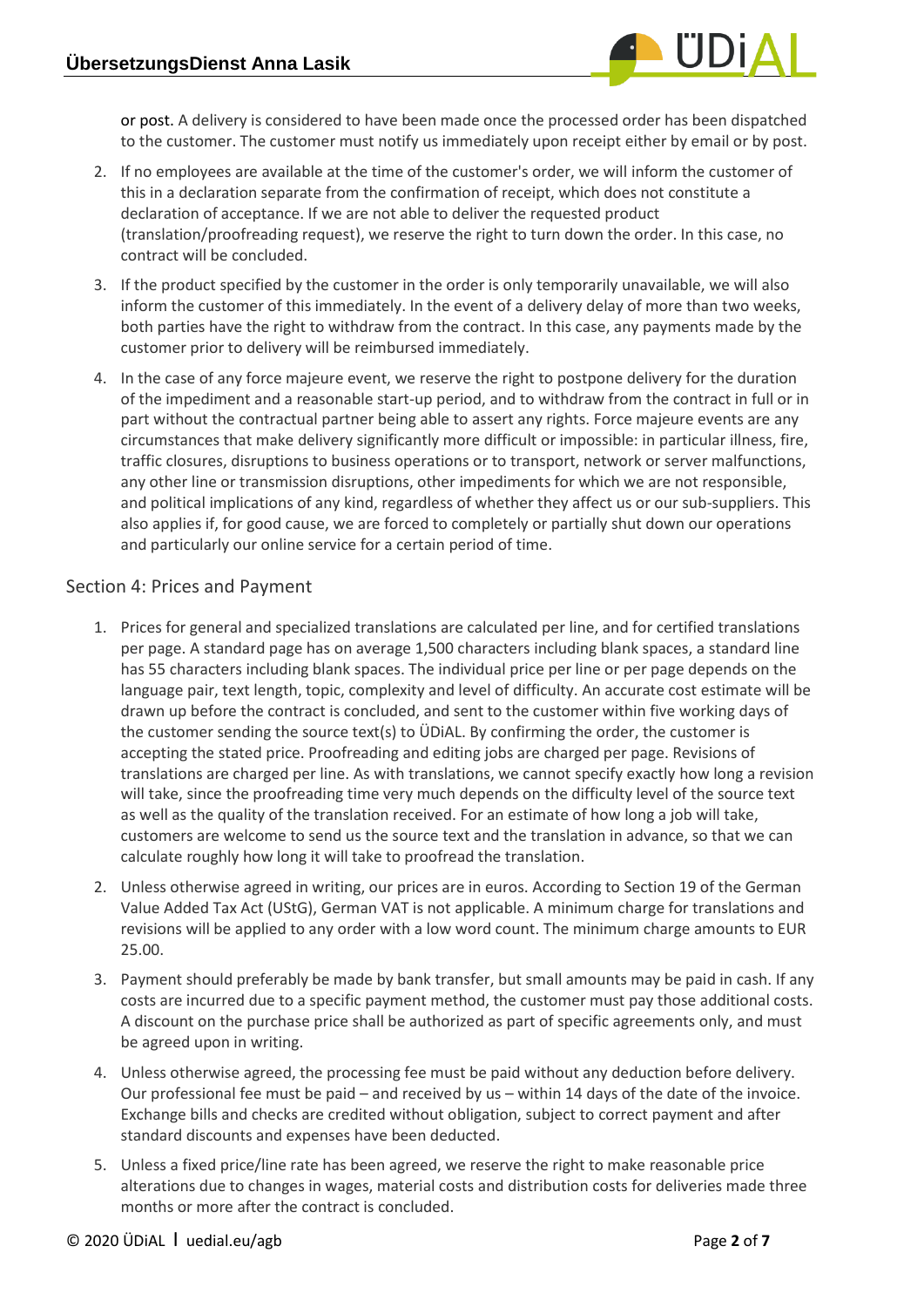- 6. The customer may not counter demands with counterclaims or withhold payments due to such claims unless the counterclaims are uncontested or have been legally established. The customer may not transfer rights from the contract unless we give our consent in writing.
- 7. We reserve the right to refuse to carry out or render outstanding deliveries until we receive payment in advance or some other form of security, if, after the contract is concluded, we become aware of circumstances that are likely to significantly impair the customer's creditworthiness and which may render the customer unable to pay our outstanding claims arising from the relevant contract (including outstanding claims from other individual orders to which the same framework contract applies), or if the customer defaults on payments.

### Section 5: Delivery Period

- 1. Deliveries are made from the production facility. The commencement of the delivery period specified by us is subject to the timely and proper fulfillment of the customer's obligations, including in particular the payment of the invoice amount in advance. The stated delivery period shall commence once we receive payment. We reserve the right to use unfulfilled contracts as a defense.
- 2. In the event that the customer is in default of acceptance or culpably violates other obligations to cooperate, we are entitled to demand compensation for the damage incurred, including any additional expenses. Where the aforementioned provisions apply, the risk of accidental loss or accidental deterioration of the item shall pass to the contracting party at the time when the same party defaults on debts or in acceptance.
- 3. In the event of a delivery delay caused by us unintentionally or through gross negligence, the customer is entitled to a limited lump sum in compensation, amounting to 3% of the delivery value for each full week of delay, but not exceeding a maximum total of 15% of the delivery value; however, we shall be permitted to prove that no damage or reduction in value has occurred at all, or that it amounts to significantly less than the lump-sum compensation.
- 4. Any further legal claims and rights of the customer due to delayed delivery remain unaffected.

#### Section 6: Provided Documents

- 1. We reserve property rights and copyrights to all documents provided to the customer as part of the process of concluding the contract. None of the documents we provide may be made accessible to third parties, or duplicated, unless we expressly agree to this in writing.
- 2. At our request, the customer must return these objects fully and immediately and destroy any copies that may have been made if they are no longer required in the proper course of business or if negotiations do not lead to the conclusion of a contract.

#### Section 7: Retention of Title

- 1. A delivered translation, a revised translation, and any proofread or edited documents remain our property until all claims have been paid in full. Until then, the customer has no right to use them. This also applies to all future deliveries, even if we do not make explicit reference thereto. We are entitled to reclaim the delivered objects if the customer breaches the terms of the contract.
- 2. If the transfer of ownership has not yet taken place, but the delivered object is subject to seizure or any other third-party interventions, the customer must notify us immediately in writing. If the third party is unable to reimburse us for the judicial and extra-judicial costs of a lawsuit pursuant to Section 771 of the German Code of Civil Procedure (ZPO), the customer shall be liable for the loss incurred by us.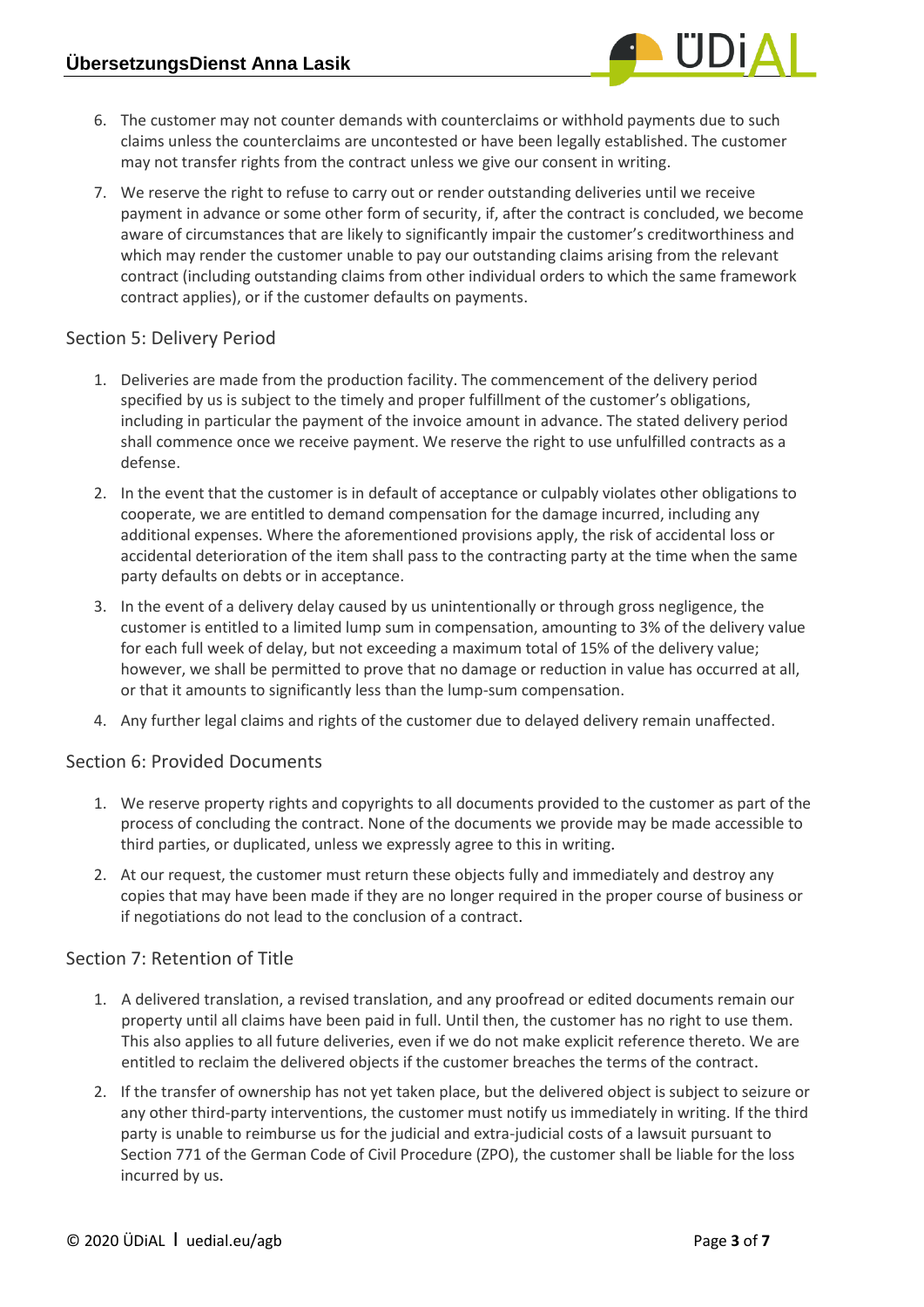

- 3. The customer is entitled to sell on the object subject to reservation of ownership in the normal course of business. The customer hereby assigns to us the purchaser's claims arising from the resale of the object subject to reservation of ownership, in the amount of the final invoice sum agreed with the purchaser. This assignment applies regardless of whether the delivered item has been resold before or after processing. The customer remains authorized to collect the claim even after the assignment. However, we will be authorized to collect the claim ourselves if the customer does not meet their payment obligations arising from the proceeds received, is in default of payment or, in particular, if an application for the opening of insolvency proceedings has been filed or if payment is suspended.
- 4. The handling and processing or reworking of the contractual object by the customer is always carried out in our name and on our behalf. In this case, the customer's expectant right to the contractual object shall continue to apply to the reworked object. If the contractual object is processed along with objects that do not belong to us, then we shall automatically acquire (without any obligation on our part) joint ownership of the new object in the ratio of the objective value of the contractual object to the other processed objects at the time of processing.
- 5. We undertake to release the securities to which we are entitled, at the customer's request, if the value of the securities is 20% higher than the claim to be secured.

#### § 8 Warranty and Notice of Defects as well as Recourse/Manufacturer Recourse

- 1. We shall be liable for defects in accordance with the applicable German statutory provisions. For companies and entrepreneurs, the warranty obligation period is 12 months.
- 2. A warranty exists only if it has been expressly stated in the order confirmation for the relevant job. If the order placed by the customer is unclear, incomprehensible, incorrect or incomplete, ÜDiAL shall not be liable for delays or defects in the execution of the order. If it should prove impossible to complete the order due to incorrect wording, illegible passages of text or incorrect information provided by the customer beforehand, the customer will not be entitled to compensation. Furthermore, ÜDiAL does not assume any liability for damages caused by computer virus attacks. When files are delivered by email or via any other form of remote transmission, the customer is responsible for a final check of the transmitted files and texts.
- 3. The customer is not entitled to claim compensation unless the claim relates to our liability for damages due to the breach of such contractual obligations as are indispensable for fulfilling the purpose of the contract, due to defective products (German Product Liability Act), or due to intent and gross negligence on the part of our statutory organs, employees and vicarious agents, to the extent that they have contributed to the occurrence of the damage. Liability for ordinary negligence can only be considered in the event of injury to life, limb or health, or when essential contractual obligations are violated, in which case liability is limited to the foreseeable and directly arising damage.
- 4. The restrictions mentioned in Paragraph 3 also apply to our legal representatives and vicarious agents if claims are made directly against them.
- 5. Claims for defects cannot be made in the event of only insignificant deviations from the agreed quality, or only insignificant impairment of usability. Likewise, if the contractual partner or third parties make any improper changes, no claims for defects can be made based on these changes and the resulting consequences.
- 6. Claims by the customer regarding expenses incurred in the course of supplementary performance, particularly transport costs, travel costs, labor costs and material costs, are also excluded to the extent that the expenses have increased because the goods delivered by us have subsequently been taken to a place other than the customer's branch office.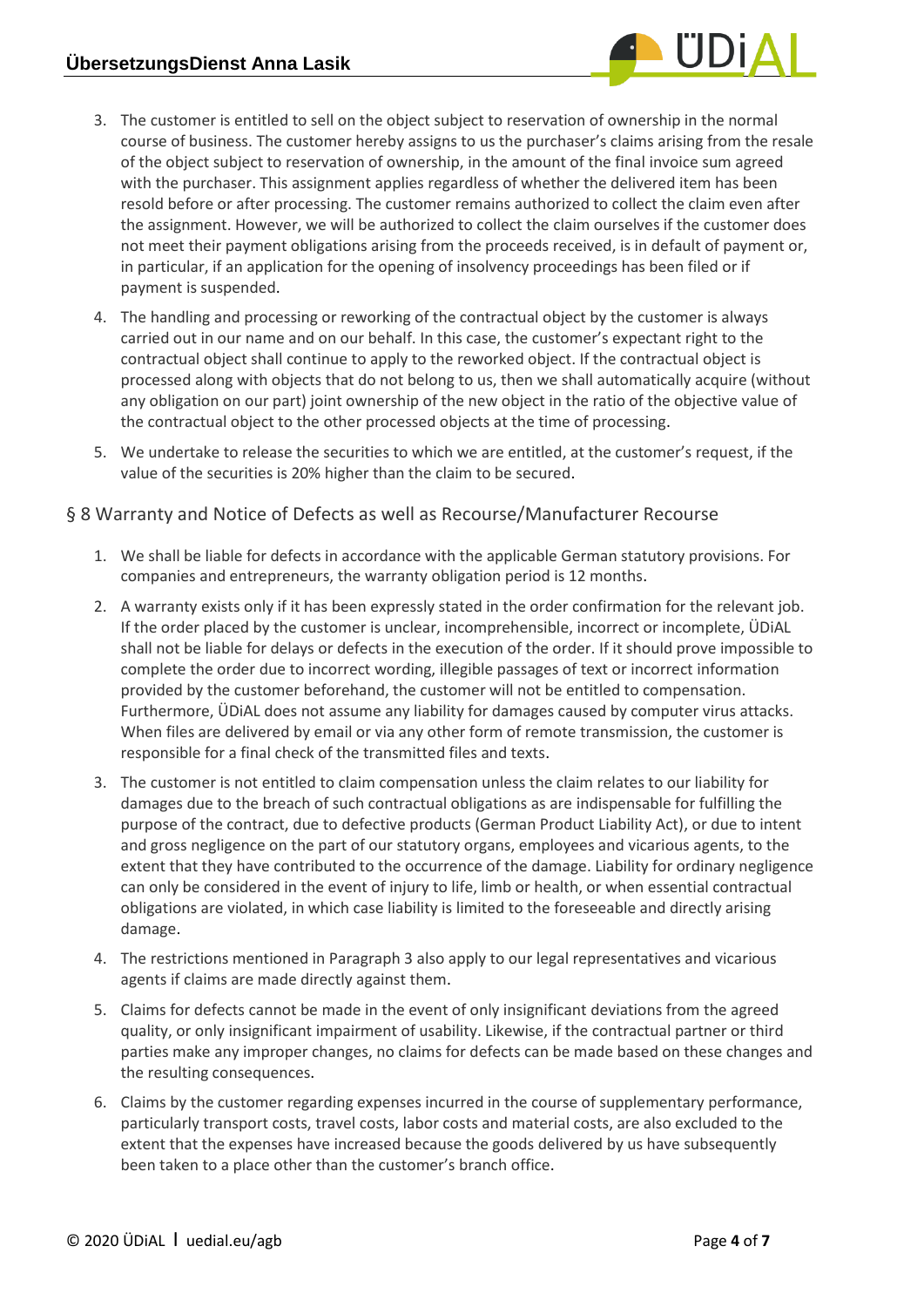

8. We assume no liability for the misuse of information due to unauthorized or illegal use of our services by customers. The same applies to the misuse of information by third parties to whom the customer has made their own details and information accessible, or who have gained unauthorized access to the customer's information.

#### Section 9: Cancellation Policy

#### RIGHT OF CANCELLATION

If you are a consumer (any natural person entering into a legal transaction for a purpose that can be attributed neither to their commercial business activity nor to their self-employed occupation), you can cancel your contract within 14 days, without giving a reason, in writing (e.g. letter, fax, email); or, if you receive the item before that deadline, by returning the item. The cancellation period begins upon receipt of this instruction in writing, but not prior to the receipt of the goods by the consignee (if the same type of goods are supplied on repeated occasions, not prior to the receipt of the first consignment) and not prior to the fulfillment of our obligation to provide information in accordance with Article 246 Section 2 in conjunction with Section 1 Paragraphs 1 and 2 of the Introductory Act to the German Civil Code (EGBGB), and our obligations according to Section 312g Paragraph 1 Sentence 1 of the German Civil Code (BGB) in conjunction with Article 246 Section 3 of the Introductory Act to the German Civil Code (EGBGB). The deadline for cancellation is deemed to have been met if the cancellation or the item are dispatched in good time.

CANCELLATION REQUESTS MUST BE SENT TO:

**ÜbersetzungsDienst Anna Lasik** Bürogemeinschaft im 3. OG Randstraße 1 22525 Hamburg

Email: info@uedial.eu

#### CONSEQUENCES OF CANCELLATION

In the event of a valid cancellation, the services received by both parties are to be returned and, where applicable, any profits derived (e.g. interest) disbursed. If you are unable to return the received services as well as benefits derived therefrom (e.g. advantages of use) fully or partially, or only in a deteriorated condition, you must pay compensation for lost value. For the deterioration of the item or the benefits derived, you only need to pay compensation if the benefits or deterioration were caused by handling the item in a way that went beyond what was necessary for the testing of its properties and functionality. The term "testing of properties and functionality" refers to the testing and trying out of the relevant goods, as is possible and customary in a shop, for example. Items consignable by parcel shipment/post may be returned at our risk. You will pay the costs of the return shipment if the delivered good/item corresponds to the good/item you ordered, and if the price of the item does not exceed 40 euros or, where the item costs more than 40 euros, if you have not yet provided the consideration or a contractually agreed partial payment at the time of the cancellation. Otherwise the return will be free of charge. Items that cannot be sent by parcel shipment/post will be collected from you. You must satisfy obligations to reimburse payments within 30 days. For you, the cancellation period begins when you send your declaration of cancellation or the item; for us, the period begins with the receipt of the declaration or item.

END OF THE INFORMATION ABOUT RIGHTS OF CANCELLATION

Section 10: Other Information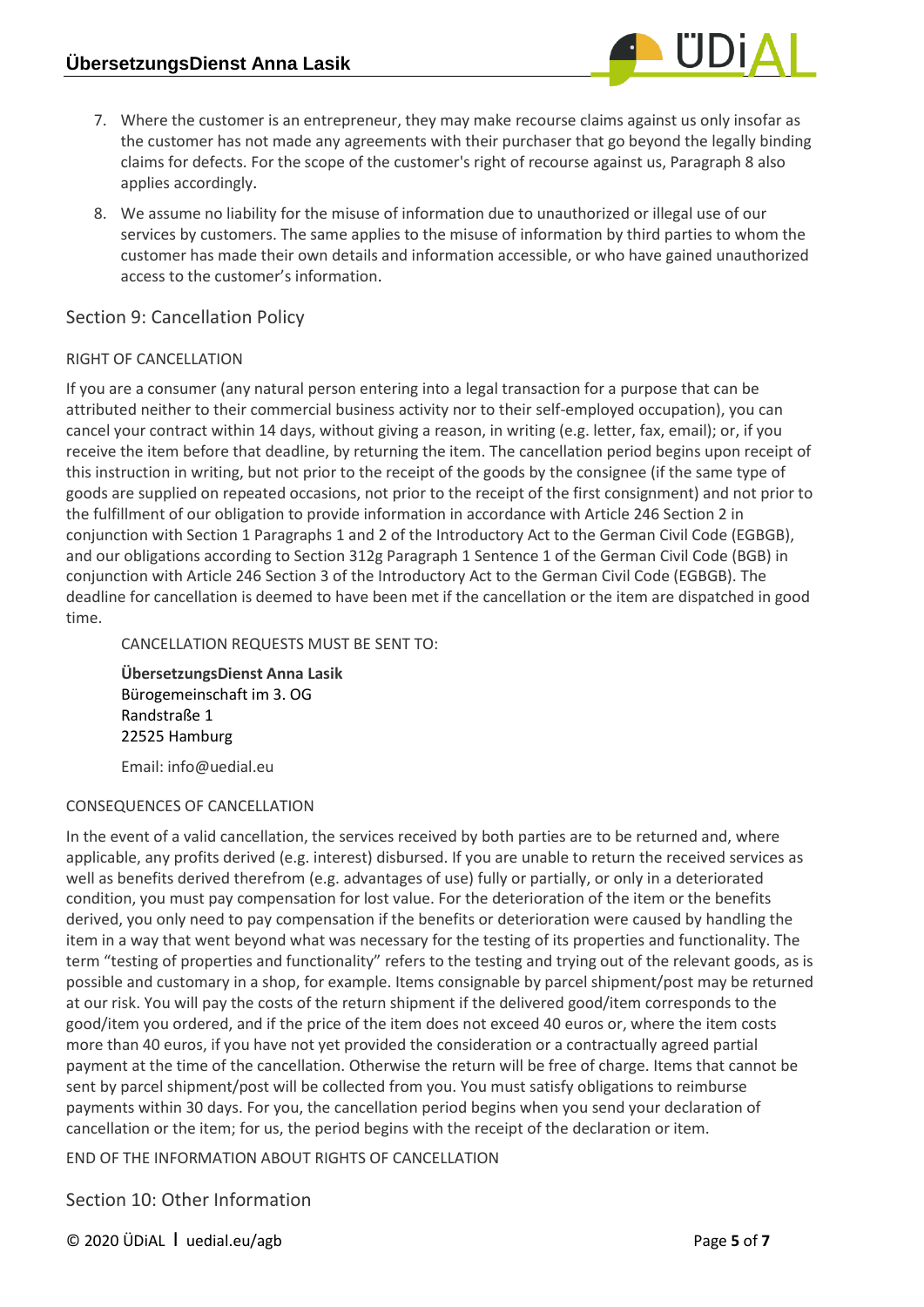

- 1. The right of cancellation does not apply to contracts concerning the supply of goods produced according to customer specifications or which have clearly been tailored to personal needs or which, by nature, are unsuitable for return shipment or may spoil quickly or have passed their expiration date. The right of cancellation also does not apply to contracts concerning the supply of audio or video recordings or of software where the seals on the data carriers have been broken by the customer, or the supply of newspapers, journals and magazines (unless the customer has submitted a contractual declaration by telephone regarding the supply of newspapers, journals and magazines).
- 2. Where possible, the customer should return the item to the supplier not carriage forward but as an insured package. The supplier will happily reimburse the postage costs in advance if the supplier is liable for the return costs. In this case and at the customer's request, the supplier shall, for example, provide the customer with a franked online parcel stamp. The customer is also expressly requested to avoid damage to or contamination of the goods. If possible, the customer should return the goods in their original packaging with all accessories and all packaging components. If the customer no longer has the original packaging, they should be sure to use suitable packaging to avoid any damage during transport. The abovementioned methods are not a prerequisite for the effective exercise of the right of cancellation.

# Section 11: Data Protection

- 1. We hereby undertake to observe the legal provisions on data protection, particularly the German Data Protection Act (BDSG) and the German Telemedia Act (TMG).
- 2. All texts are treated confidentially, and we undertake to not disclose any information or facts that become known to us as a result of our work for the customer.
- 3. The customer's personal details, particularly their title, name, address, email address, telephone number, bank details and credit card number, are only collected, processed and used by us in accordance with the provisions of the German Data Protection Law. Data will only be passed on to third parties if the customer gives or has given consent for us to do so or if we are permitted to do so on the basis of relevant legal provisions.
- 4. We use cookies to recognize customers. Cookies are small text files that are stored on your computer and saved by your browser, and which allow us to recognize your browser automatically the next time you visit our website. Please note that rejecting cookies may limit the functionality of our online services. **For more information on our data privacy policy regarding the use of our online services, please visit: <https://uedial.eu/en/privacy>**
- 5. Customers' personal details will be used exclusively for the purpose of fulfilling the contract. We will not use customer data for advertising, market research or opinion polling without the customer's consent.
- 6. If applicable, the customer agrees that their company name may be used as a reference for advertising purposes by ÜDiAL.
- 7. Upon written request, we will provide the customer with any information they request about their stored data, or change or delete this data.

#### The written request should be addressed to:

ÜbersetzungsDienst Anna Lasik Bürogemeinschaft im 3. OG Randstraße 1 22525 Hamburg Email: info@uedial.eu